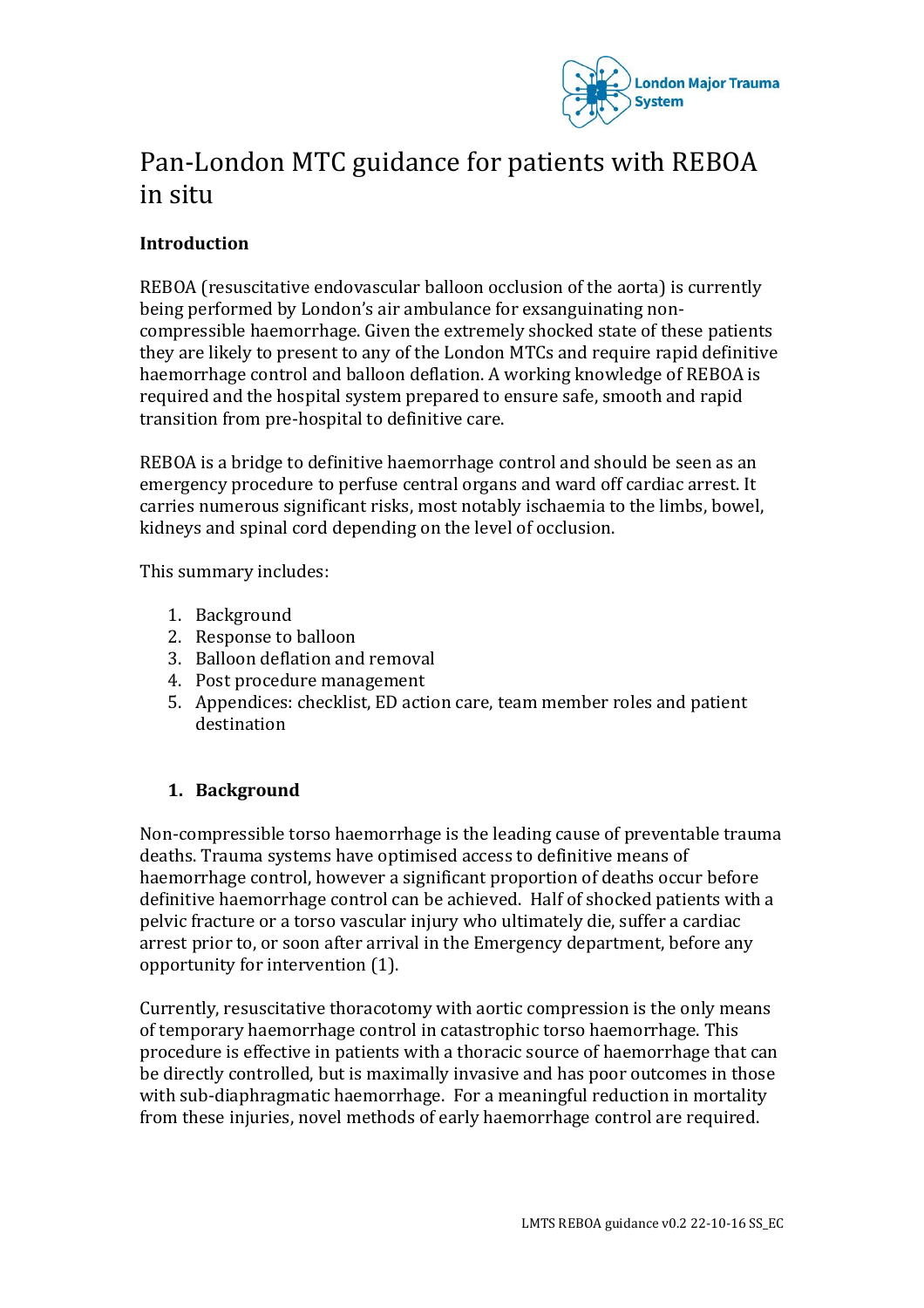

REBOA involves positioning an endovascular balloon in the proximal or distal aorta as a means of inflow control and afterload augmentation in patients with severe non-compressible haemorrhage, providing temporary circulatory support until haemostasis can be achieved (11-14). REBOA carries numerous potential risks, including renal, splanchnic and spinal cord ischaemia and vascular injury.

It should be seen as an extreme temporizing measure to save the life of an exsanguinating patient and to avoid thoracotomy.

Practically speaking, only two areas of the aorta are of interest in the context of catastrophic haemorrhage control: the supra-coeliac aorta (immediately above the coeliac trunk and diaphragm) and the terminal aorta (below the renal and mesenteric arteries). As with an aortic cross clamp, the higher the occlusion, the greater the risk of organ and life-threatening ischaemia.

#### **Procedure summary:**

Using a seldinger technique, a 7 French vascular sheath is inserted into the femoral artery and through this a balloon catheter is fed into the aorta. The balloon is inflated to occlude the aorta, reducing blood loss and increasing central perfusion. Current practice is to occlude the terminal aorta at its bifurcation to treat pelvic and junctional vascular (groin) haemorrhage. There may be a move in the future to occlude the supra-coeliac aorta (above the diaphragm) to treat abdominal haemorrhage. It should be noted that, until this is the case, this procedure will not control haemorrhage above the pelvis.

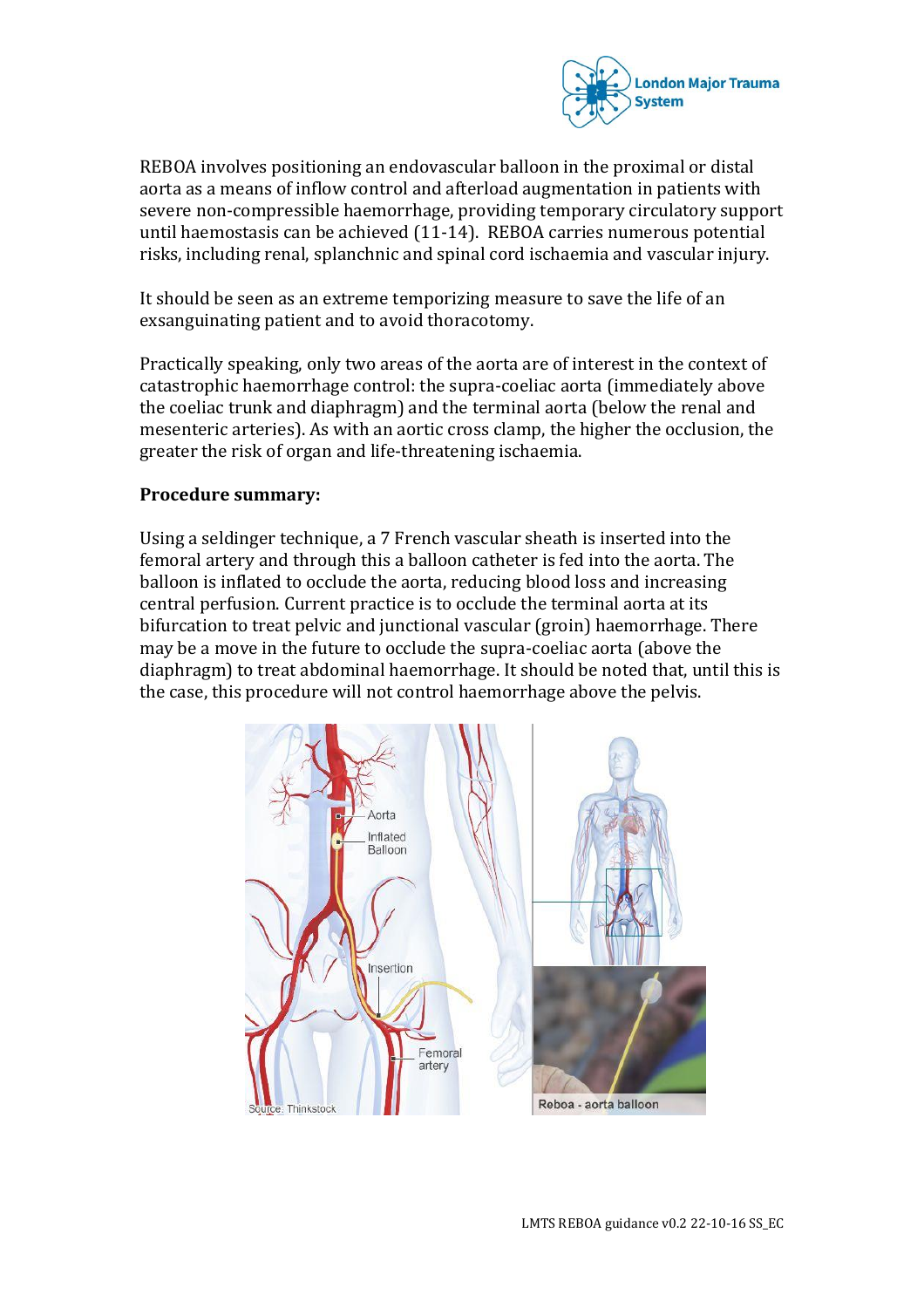

# 2. **Response to balloon:**

In the majority, when the balloon is correctly sited, there will be an immediate physiological response including a rise in BP, ETCO2 and improvement in skin color. However, this may not be 'text book', particularly in a patient who is profoundly hypovolaemic. Such patients may show an initial response followed by a deterioration and they often require aggressive blood product resuscitation as well as immediate transfer to definitive care.

A 'non-textbook' response may be confusing to the clinical team who must decide whether this is due to balloon failure, misplacement, misdiagnosis or simply a successful procedure in a profoundly hypovolaemic patient. This will in turn rely on confidence in the initial diagnosis and confidence in the procedure.

If a patient continues to deteriorate rapidly the clinician must decide whether to deflate the balloon, change position or proceed to laparotomy/thoracotomy. All will depend on the individual patient and surrounding factors, but it is well worth pre-thinking these eventualities.

Conversley, a 'text-book' response with marked improvement in haemodynamics must not distract the team from the urgency of the situation and importance of a short balloon time.

#### **Team leadership**

In our experience the team leader must put in a great deal of effort to expedite definitive haemorrhage control and avoid unnecessary interventions and investigations unless absolutely essential.

The team are likely to become distracted given the novel nature of the procedure. It is essential that the team has a leader who is not task focused and that concurrent activity continues. It is our practice that the team leader is not the person performing the procedure or managing the balloon.

#### **Post procedure**

Although haemodynamics may improve dramatically following aortic occlusion, balloon inflation time correlates inversely with survival (12), therefore any delays to definitive haemorrhage control must be avoided.

After REBOA, the patient must be transferred to the operating theatre or IR suite as quickly as possible. **Rapid progress to definitive haemorrhage control and balloon deflation is vital.**

CT: Only if there is a well-defined question requires answering urgently (e.g. if you have evidence of an aortic injury or a life threatening intracranial bleed which may require simultaneous surgery), consider CT but remain mindful of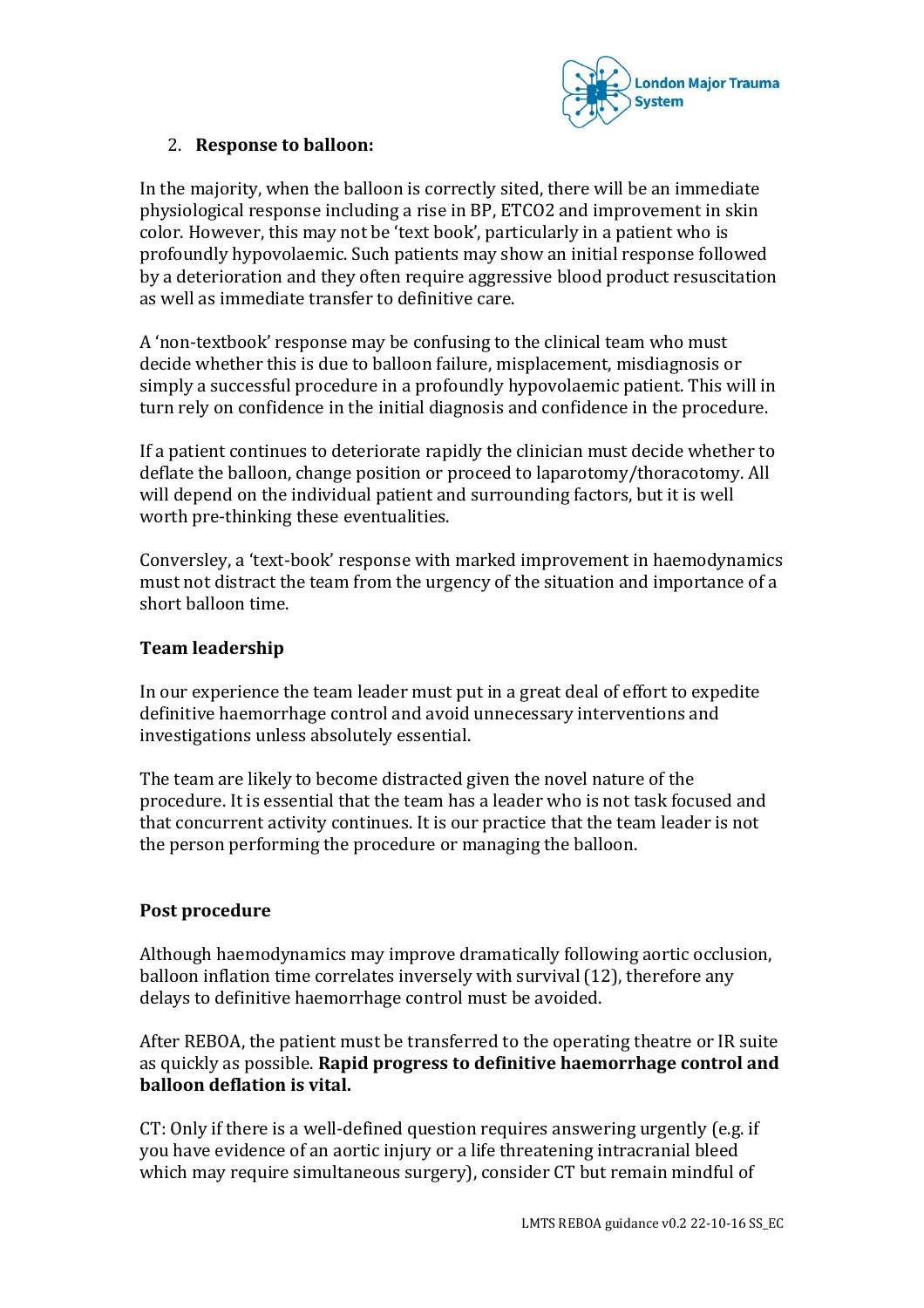

time. Aggressive haemostatic volume resuscitation is required if an attempt at balloon deflation in the CT scanner is to be enabled, both to facilitate a contrast CT scan and to minimise continuous balloon inflation time.

If there is debate about the injury pattern or stability of the patient and whether or not REBOA was required be mindful that the balloon may give the appearance of 'stability' in the face of extreme shock. Trust the judgment of the initial treating team. Consider very carefully before deflating the balloon and undertaking CT, if you do not have the confidence to deflate the balloon, do not delay for a CT which is not absolutely essential.

#### **Decision making**

The overriding aim should be definitive vascular control and balloon deflation, these should both be seen as an extreme emergency.

#### **Imaging**

As part of the immediate primary survey in the ED resus room, a Chest X-Ray, Pelvic X-ray and FAST scan are likely to yield important information. These patients should not go 'straight to CT' on arrival as this is not indicated in the vast majority and will serve to prolong occlusion time and increase mortality.

If the handover, response to balloon and primary survey reveals a definite indication for CT imaging it may be considered, as described above. Be acutely mindful of time and verbalise a 'plan B' with the whole team.

#### **Interventions**

**Filling:** All patients are likely to need aggressive blood product resuscitation, do not be falsely reassured by an improvement in haemodynamics. In some cases volume resuscitation may need to be limited if blood pressures are supranormal, but be ready with large bore central access to fill rapidly once the balloon is deflated.

**Drugs:** Calcium chloride and sodium bicarbonate are likely to help mitigate complications of aortic occlusion and reperfusion as well massive haemorrhage and transfusion. Close dialogue between team leader and senior anaesthetist is essential before and during deflation, the situation can be compared to an aortic cross-clamp.

**Time and team management:** This should be constantly borne in mind and best practice is to have a separate team leader from the REBOA operator. Be aware of the likely distraction by this novel procedure. Consider very carefully the need for *any* test or intervention which delays time to vascular control and balloon deflation.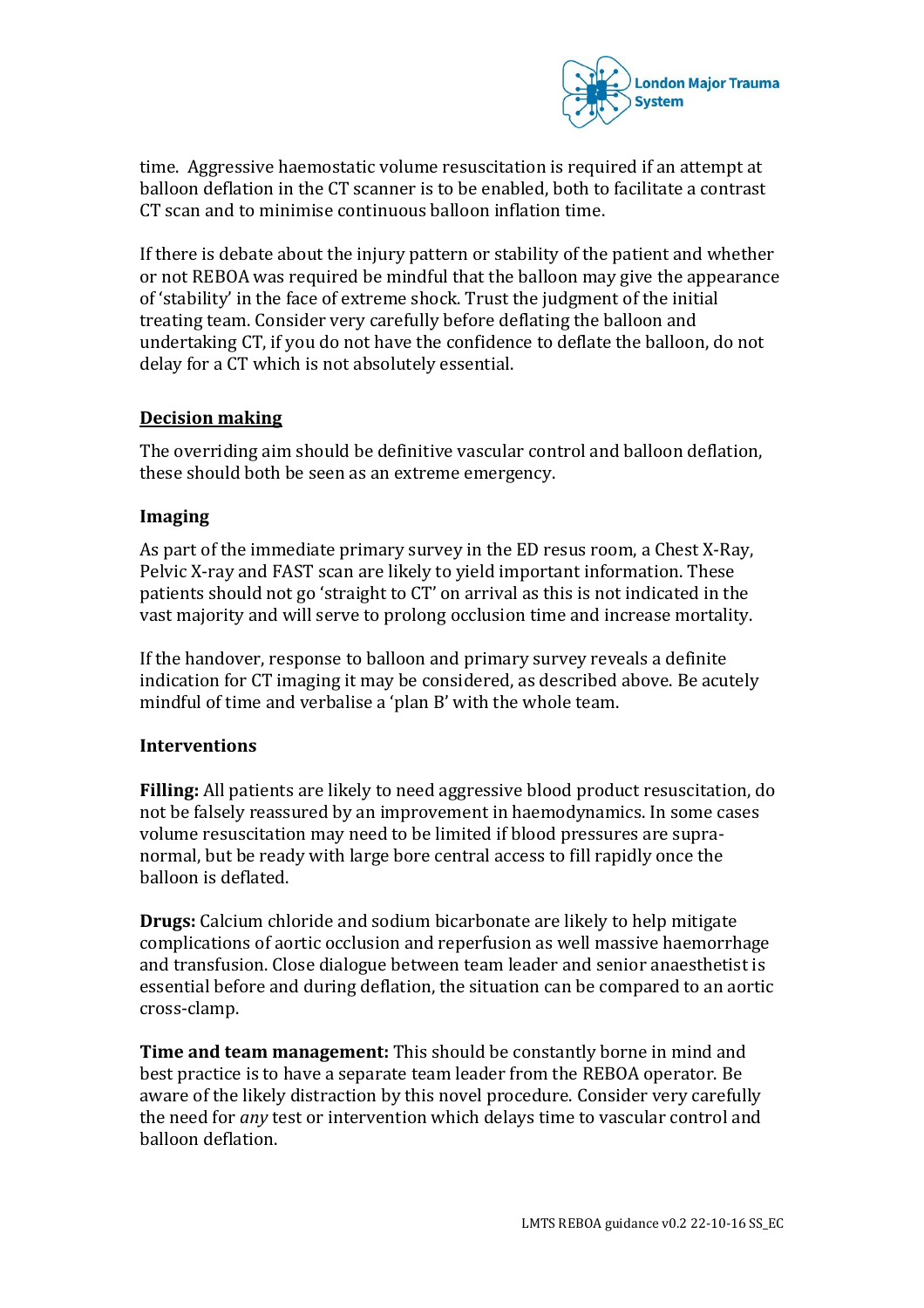

# **Destination**

There are a limited number of outcomes following balloon occlusion of the aorta and they will guide your destination:

**Successful placement and a positive haemodynamic response.**

*- Push immediately to theatre or interventional radiology*, depending on predicted injury and preparedness of each. See examples in appendix 1.

 **No positive response to balloon occlusion.** One, or all of the sites of haemorrhage may be above the balloon, there has been a complication in the procedure or the balloon is incorrectly placed.

- *Push immediately to theatre* as there are likely too many unknowns to commit to IR (prolonged time to control and likely multiple bleeding sources). Look carefully for signs of improvement, such as pinkness of the lips, change in ETCO2, strength of pulses before deciding there is a complication or misdiagnosis, the balloon may be doing it's job but the patient extremely under-filled.

#### **Catastrophic deterioration after balloon occlusion.**

- *Consider balloon deflation if any possibility of complication*, especially IVC placement. Check balloon has not been accidentally deflated/displaced. - *Consider emergency thoracotomy* if deteriorating uncontrollably, the bleed may be above the balloon.

- **Damage/complications:** If an iatrogenic injury is suspected and time/stability allows, consider IR as a place to search for and repair the problem. Deflate the balloon if absolutely necessary but leave the wire, catheter and sheath in place.
- **3. Balloon deflation and sheath removal**
- Treat the REBOA balloon as an aortic clamp. Ongoing requirement for REBOA is assessed frequently and balloon inflation time is kept to an absolute minimum. Prolonged balloon inflation is likely to lead to vital organ damage, permanent disability and death. The risks of aortic occlusion must be balanced carefully against the risk of death from uncontrolled haemorrhage.
- The REBOA operator should task a team member with alerting the team every 10 minutes after balloon inflation.

#### **There should be clear indications for balloon deflation:**

 First and foremost is when vascular control is obtained by other means, deflation should occur as soon as possible. Deflation may be required in order to confirm haemorrhage control e.g. during laparotomy.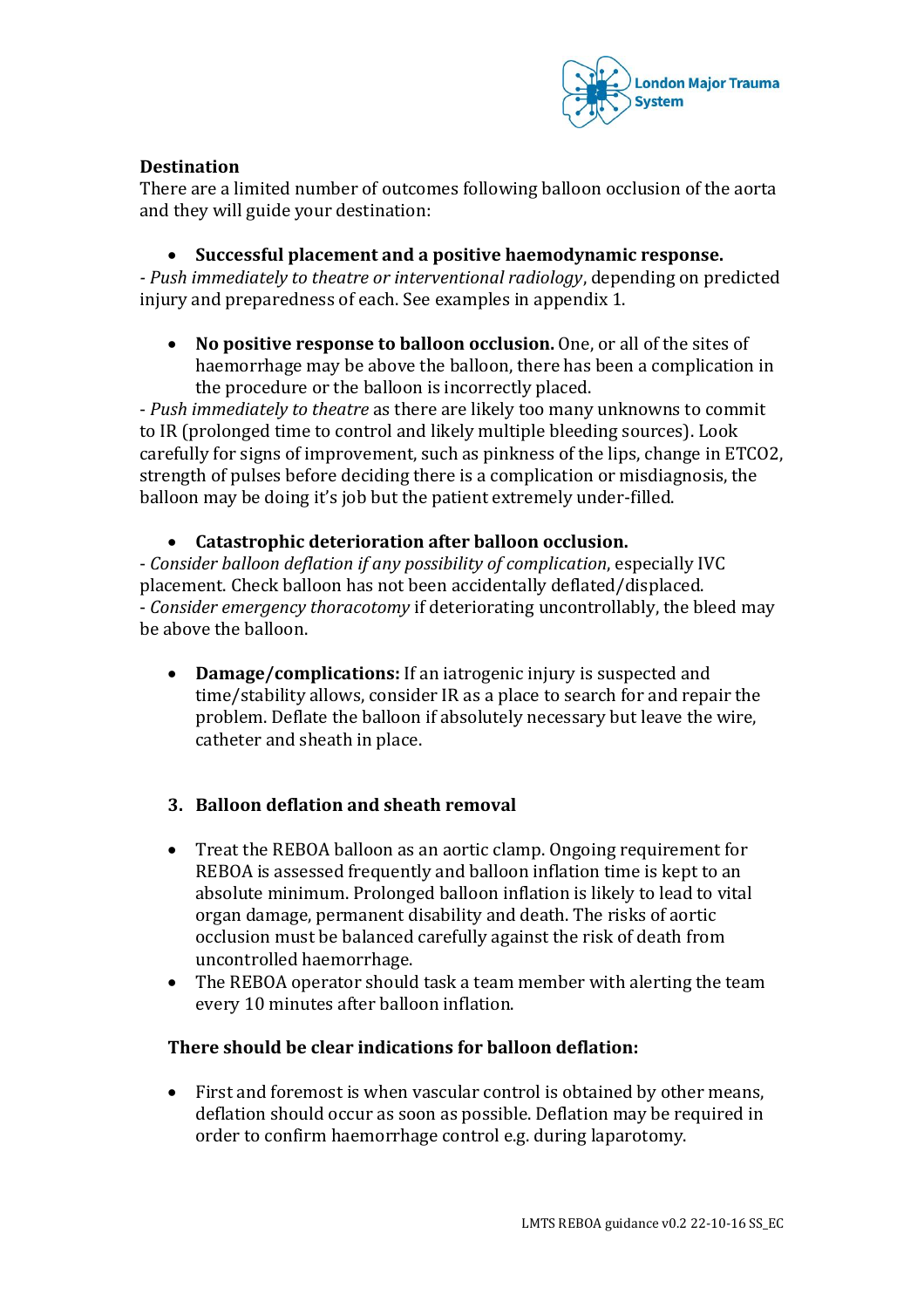

- Balloon deflation may be required in order to gain arterial access in the IR suite. Be prepared to re-inflate quickly if cardiovascular collapse occurs.
- Deflation may be considered during CT if a scan has been deemed essential, both to facilitate a contrast CT scan and to minimise continuous balloon inflation time.

### **Definitive deflation:**

As soon as definitive vascular control is achieved, you should aim to definitively deflate and remove the REBOA catheter. This still requires caution and may precipitate cardiovascular collapse due to loss of afterload, ischaemia and reperfusion.

Ultimate responsibility for ensuring prompt balloon deflation rests with the trauma team leader coordinating the perioperative phase of the patient's treatment.

- A full resuscitation/theatre team should be present and the balloon deflated in a planned, coordinated manner, following a full team briefing.
- Profound haemodynamic instability is common following balloon deflation due to sudden afterload reduction, hypovolaemia, reperfusion of ischaemic tissue, washout of metabolic by-products, hyperkalaemia, hypocalcaemia and acidosis.
- Sodium Bicarbonate and Calcium Chloride may help to reduce these metabolic effects and close discussion with the anaesthetist in charge is vital.
- Blood products should be immediately available, for administration through an appropriate warming device and these sequelae prepared for.
- On deflation, if severe haemodynamic instability is precipitated, a period of intermittent balloon inflation and titrated deflation may be required. At this stage, care must be taken to prevent distal migration of the balloon as described above.
- Once REBOA is no longer deemed necessary, the REBOA operator may withdraw the balloon catheter. The sheath should be flushed with saline and the IABP monitoring line connected to the side arm of the 7Fr sheath. Sheath removal will require input from the vascular surgeon or interventional radiologist, including closure of the vessel wall defect and active exploration for thrombus.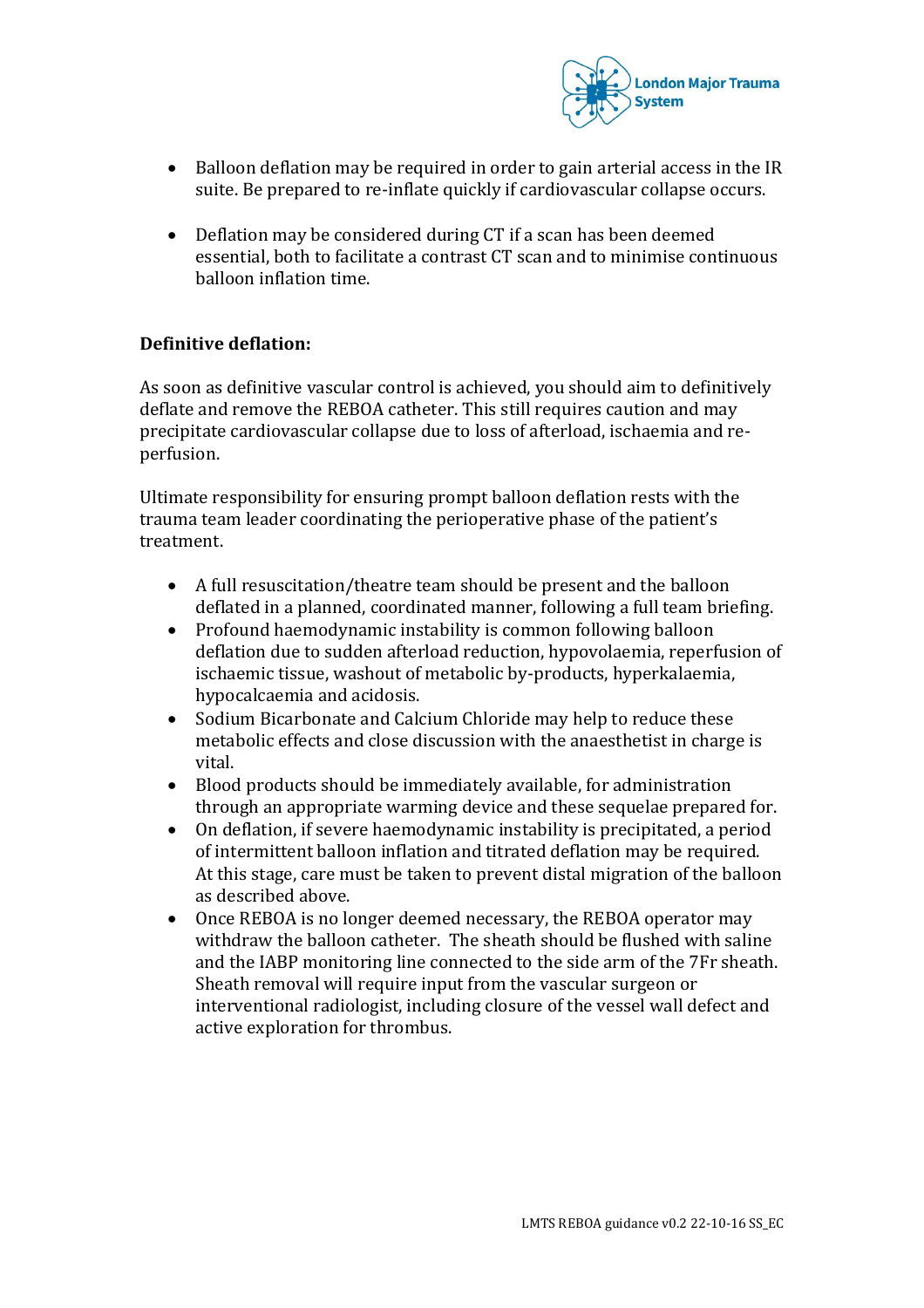

## **4. Post Procedure**

**Thrombus:** Arterial thrombus is very likely, even in the coagulopathic patient, and clot should be actively sought *in every case* to avoid compounding the effects of balloon occlusion with devastating consequences.

Re-vascularisation should be achieved urgently and very close attention paid to limb perfusion and compartment pressures over the coming days.

As with an aortic cross clamp there is a risk of a reperfusion insult, rhabdomyolysis and vital organ dysfunction. The patient should remain closely monitored in a high dependency area following the procedure.

# **HEMS Data collection:**

**Accurate and complete data collection is essential.** The task of data sheet completion should be the responsibility of the HEMS REBOA operator who performed the procedure. If any missing data or completed data collection forms remain in your MTC, please return to Dr Samy Sadek, ED Consultant at the Royal London Hospital, [\(samy.sadek@bartshealth.nhs.uk\)](mailto:samy.sadek@bartshealth.nhs.uk) and Frank Chege, Patient Liaison Nurse at London's Air Ambulance (f.chege@londonsairambulance.co.uk).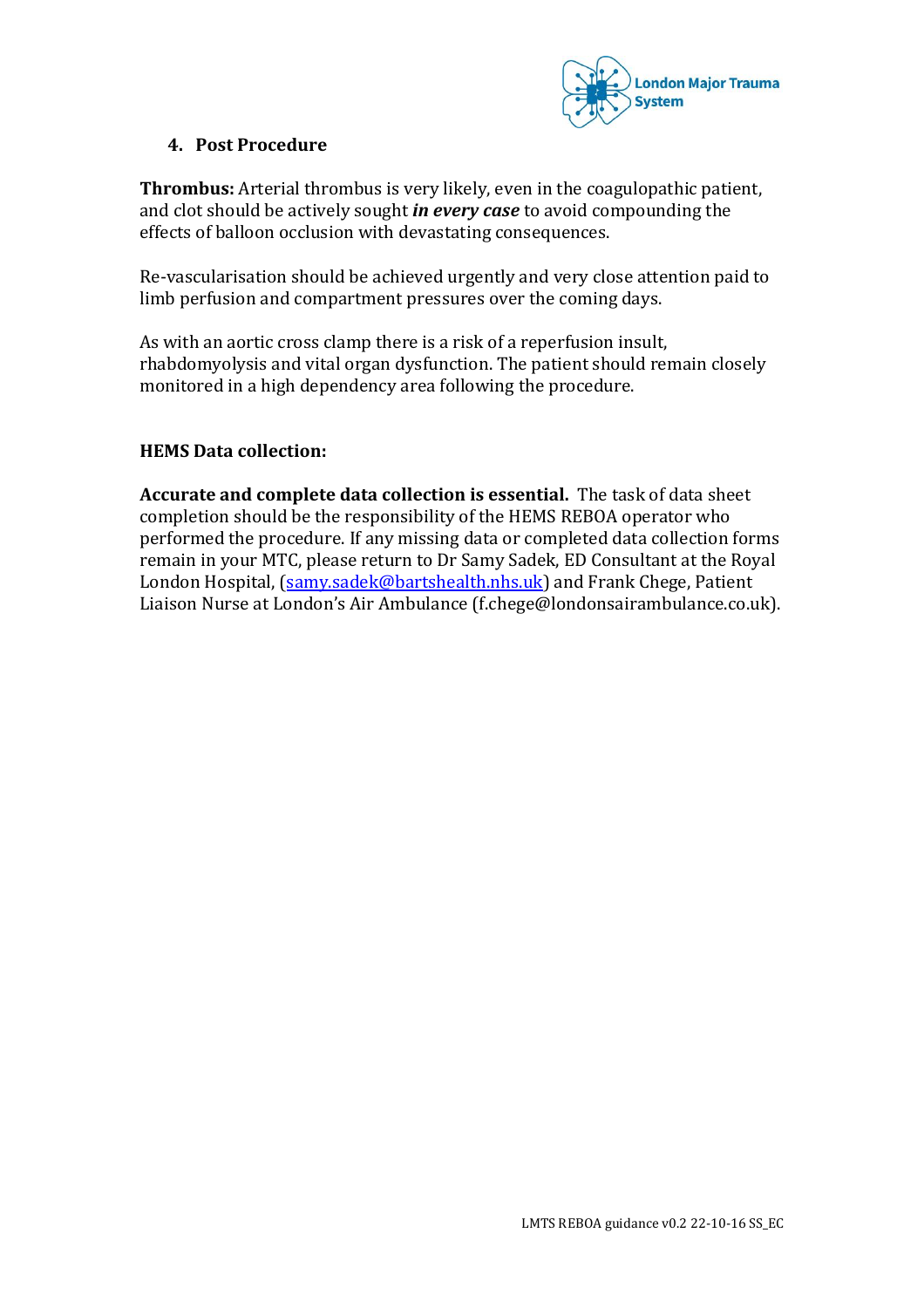# **Appendix 1: Emergency Department preparation checklist.**



| ED REBOA CHECKLIST                                                  |  |
|---------------------------------------------------------------------|--|
| Pre-alert:                                                          |  |
| Establish whether REBOA performed, which zone and timing            |  |
| <b>Activate:</b>                                                    |  |
| Massive haemorrhage protocol                                        |  |
| <b>Full Trauma Team Response</b>                                    |  |
| Ensure key team members informed and present or prepared:           |  |
| Consultant and senior nurse in ED<br>$\circ$                        |  |
| Vascular + Trauma surgery<br>$\circ$                                |  |
| <b>Interventional Radiology</b><br>$\circ$                          |  |
| Anaesthesia<br>$\circ$                                              |  |
| $\circ$ ITU                                                         |  |
| 'REBOA operator'<br>$\circ$                                         |  |
| Prepare:                                                            |  |
| Resus bay                                                           |  |
| Trauma team - action cards distributed                              |  |
| Blood products ready to give warmed                                 |  |
| Drugs: CaCl, NaBicarb, TXA, Anaesthetic<br>$\overline{\phantom{0}}$ |  |
| Equipment: thoracotomy pack, trauma line                            |  |
| Portable X ray ready                                                |  |
| Ultrasound scanner ready<br>Ĭ.                                      |  |
| Emergency theatre open<br>$\blacksquare$                            |  |
| Interventional radiology suite open<br>$\overline{\phantom{a}}$     |  |
| Route to theatre/IR clear                                           |  |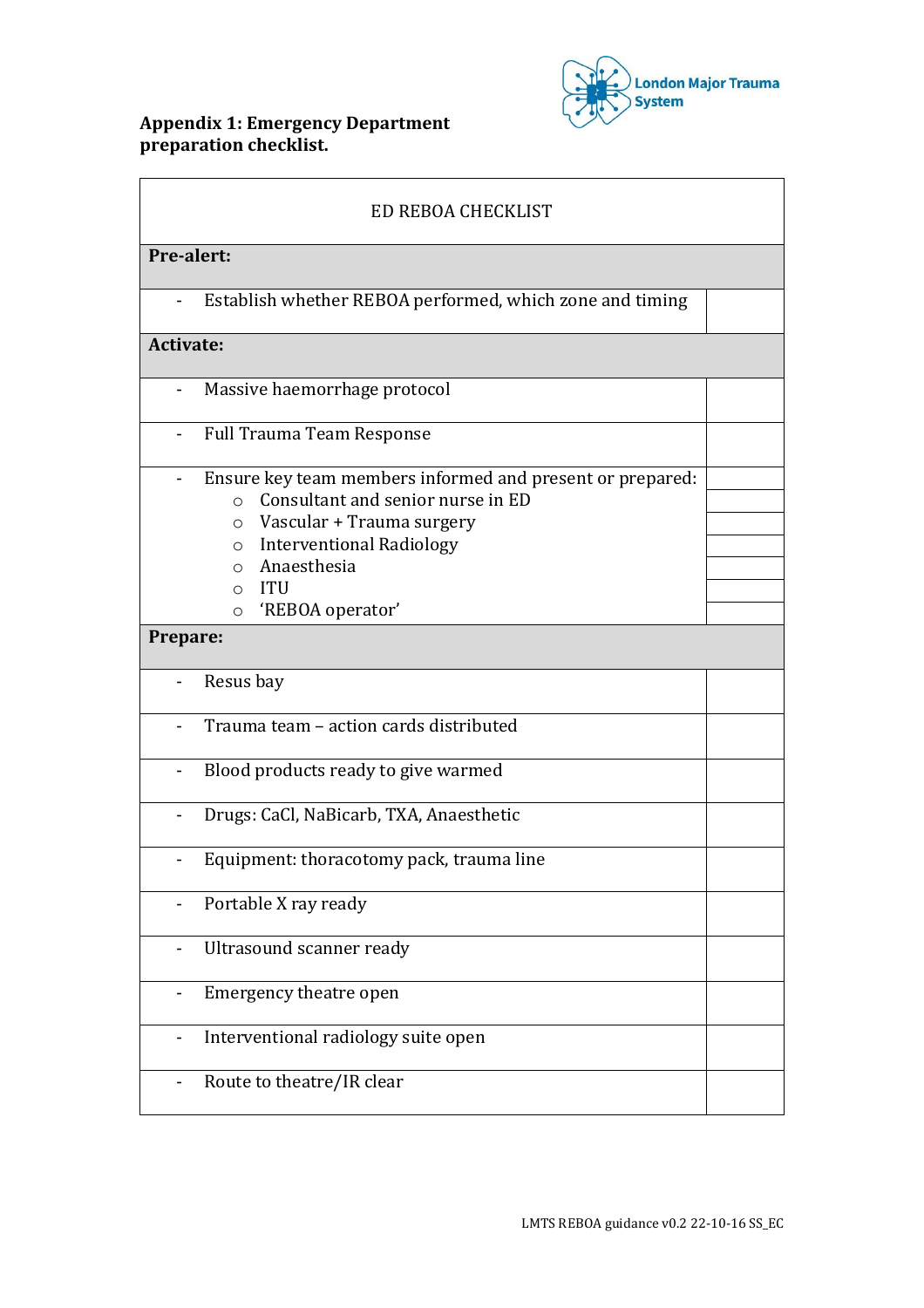**Appendix 2: Emergency Department actions.**



# Emergency Department ACTION CARD

#### **On arrival in the ED, the key priorities are:**

- **Establish pattern of injury**
- **Establish response to balloon**
- **Make rapid clinical diagnosis**
- **Push to definitive control**
- **Minimize balloon time**

#### **Imaging:**

- CXR, PXR and FAST are useful
- CT adds time and carries high risk: *only consider if a specific urgent question requires answering*

#### **In theatre:**

- Control haemorrhage urgently
- Visualise/feel balloon position in aorta
- Deflate balloon ASAP when haemorrhage controlled
- If haemorrhage recurs, re-inflate balloon and control surgically
- *Brief entire team before deflation*
- Ensure balloon catheter does not migrate when deflated

#### **In IR:**

- Consider balloon catheter removal or access to contralateral side
- Likely need deflation to visualize and access vessels
- Rescue/repair of any complications,

#### **After definitive deflation:**

- Remove central balloon catheter, *with guidewire*
- Note total balloon occlusion time
- Leave arterial sheath in place until formal removal and vascular repair
- Sheath has a self sealing port, side port may be used as arterial transducer
- Complete data collection sheet

#### **Post procedure:**

- Consider full CT imaging depending on progress and clinical state
- Thrombus: *actively seek in all cases*
- Formal vessel closure as required with sheath removal
- Watch carefully for limb thrombus, ischaemia and compartment syndrome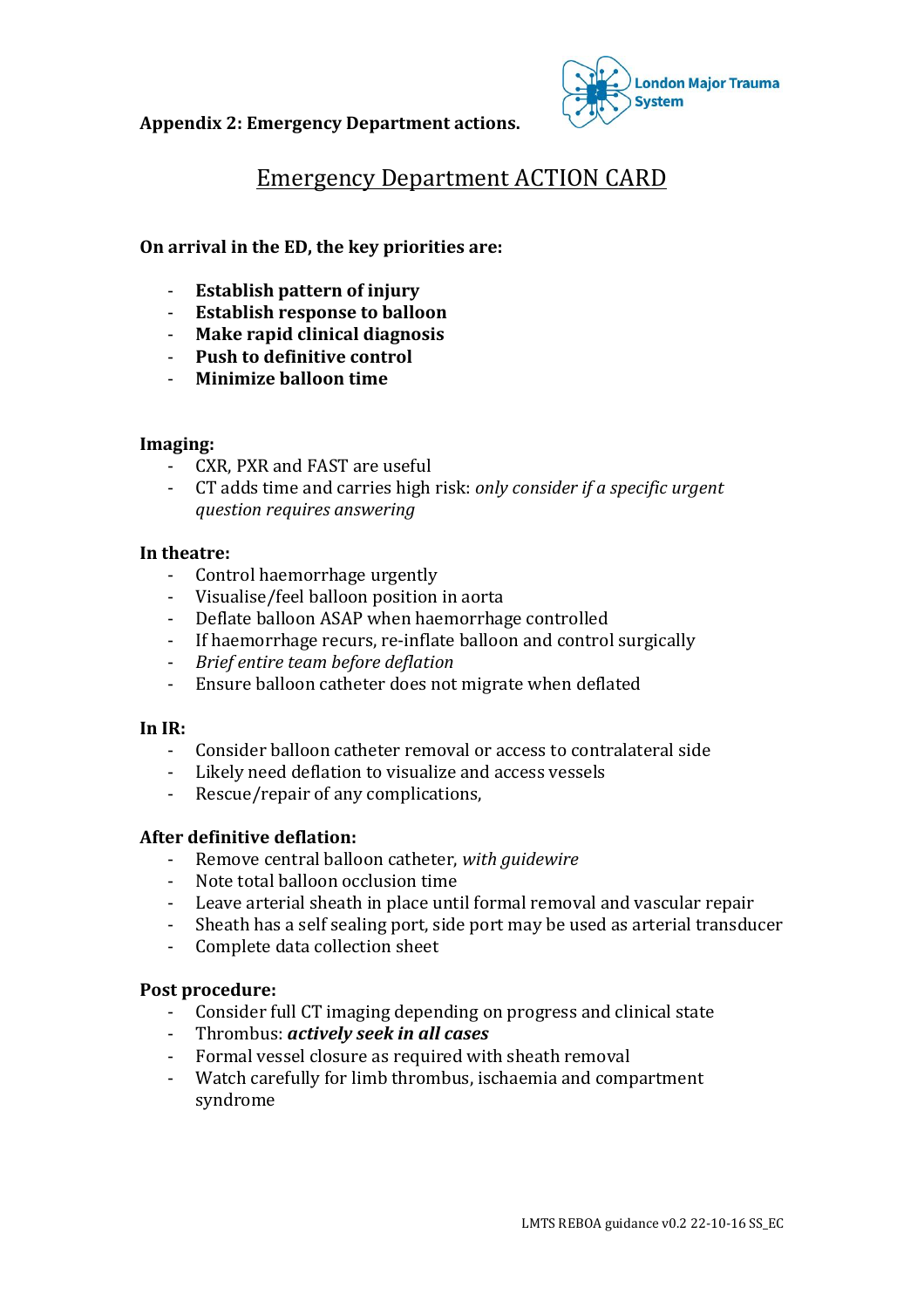**Appendix 3: Recommended individual roles.**



# **Individual team member Action Cards:**

To be developed by the MTCs, depending on individual systems, but to contain the following team members and these basic principles:

**Trauma team leader**  Role – decision making and situational awareness

**Senior ED nurse**  Role – coordinate monitoring, blood transfusion and equipment

**Trauma surgery consultant**  Role – decision on definitive care

**Senior anaesthetist**  Role – orchestrate resuscitation and anaesthesia

#### **ODP**

Role – ensure safe anaesthesia and expedite transfer

#### **Interventional Radiologist**

Role – definitive haemorrhage control +/- rescue or repair from procedure

#### **Theatre coordinator**

Role – ensure swift transfer to and through theatres

#### **REBOA Operator**

Role – 'manage' the balloon catheter

- Ensure balloon is not displaced during movement
- Monitor balloon time and alert the team every 10 minutes
- Stay with patient until balloon deflated
- Ensure data collection completed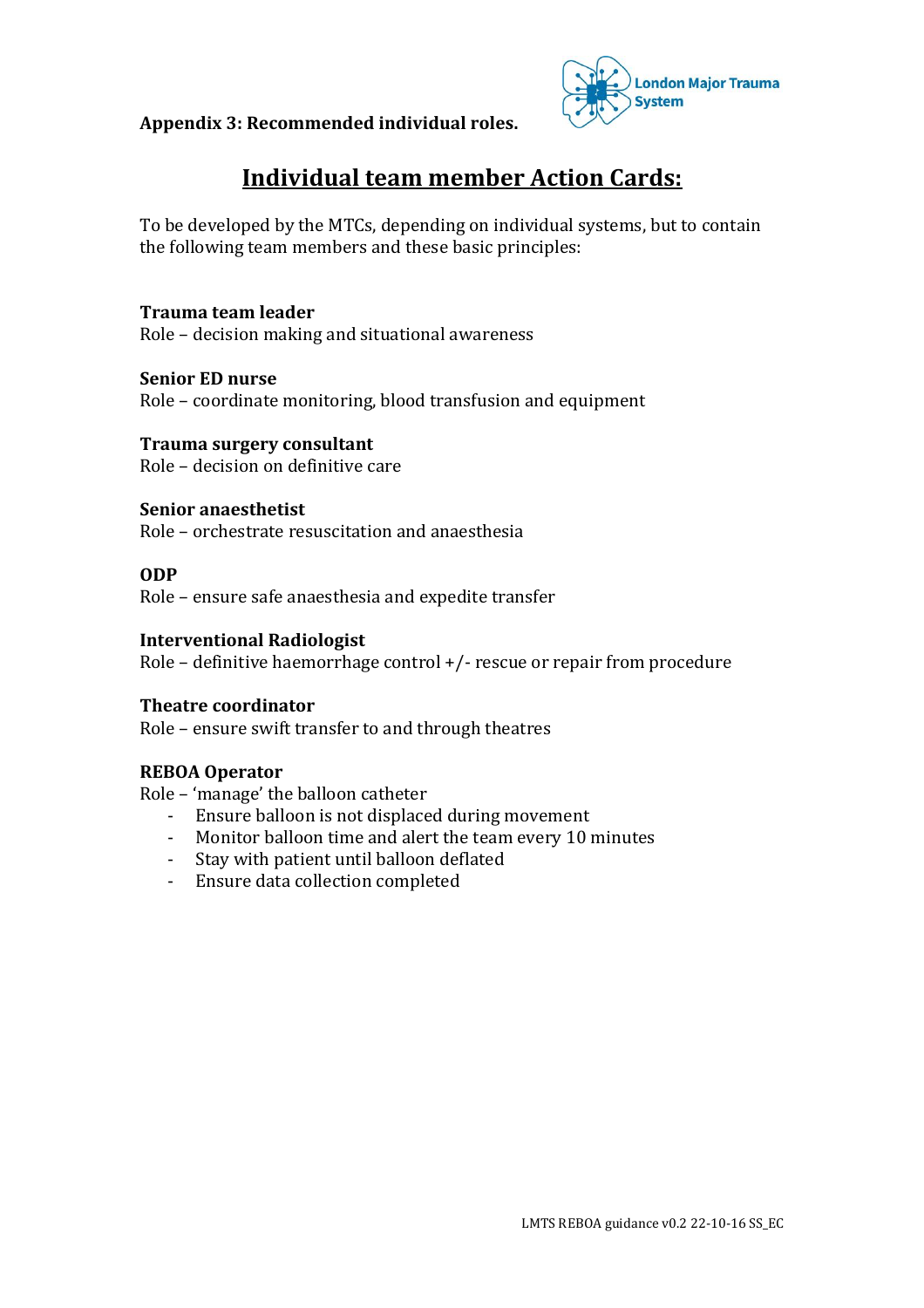### **Appendix 4: Destination**



The immediate 'destination' for a patient after arrival in hospital is crucial. In order to aid decision making and avoid delays it is worth pre-thinking the likely situations, in the context of your MTC's process and resources.

These are not fixed or exclusive and depend on individual circumstances, hence examples are given but an algorithm is not drawn.

#### **Theatre or IR?**

- FAST negative with a pelvic fracture: IR if ready immediately, if not, to theatre for damage control surgery.
- FAST positive with a pelvic fracture: IR if ready immediately and you are certain the pelvis is the source of bleeding, if not, to theatre damage control surgery.
- Stab wound to groin: to theatre for damage control surgery.
- Stab wound to buttock: Consider IR if ready and you are certain the pelvis is the source of bleeding, if not, to theatre damage control surgery.

#### **Need for an immediate CT?**

As mentioned, only if a well-defined question requires answering *urgently* consider CT but remain mindful of time.

- Evidence of a skull fracture but high GCS on scene, or normal pupils at primary survey.
- Possibility of aortic injury but no hard signs.
- Concern re the exact pattern of injury and other associated injuries.

Do not scan now, push to IR or theatre. CT should be delayed until the primary life-threatening problem is treated and the balloon is deflated. Apparent 'haemodynamic stability' is created by the balloon and ischaemic time is building. Ensure team leader is aware that CT is required as soon as possible after haemorrhage control is achieved and balloon deflated.

- Strong signs of a life threatening intracranial bleed with mass effect and neurosurgeons able to operate simultaneously with damage control surgery: consider immediate CT.
- Strong evidence of aortic injury and the means to repair this concurrently are available: consider immediate CT.

Think carefully about what you are scanning and why, consider deflating balloon for CT depending on injuries and response, verbalise your 'plan B' should the patient deteriorate or scanning become prolonged.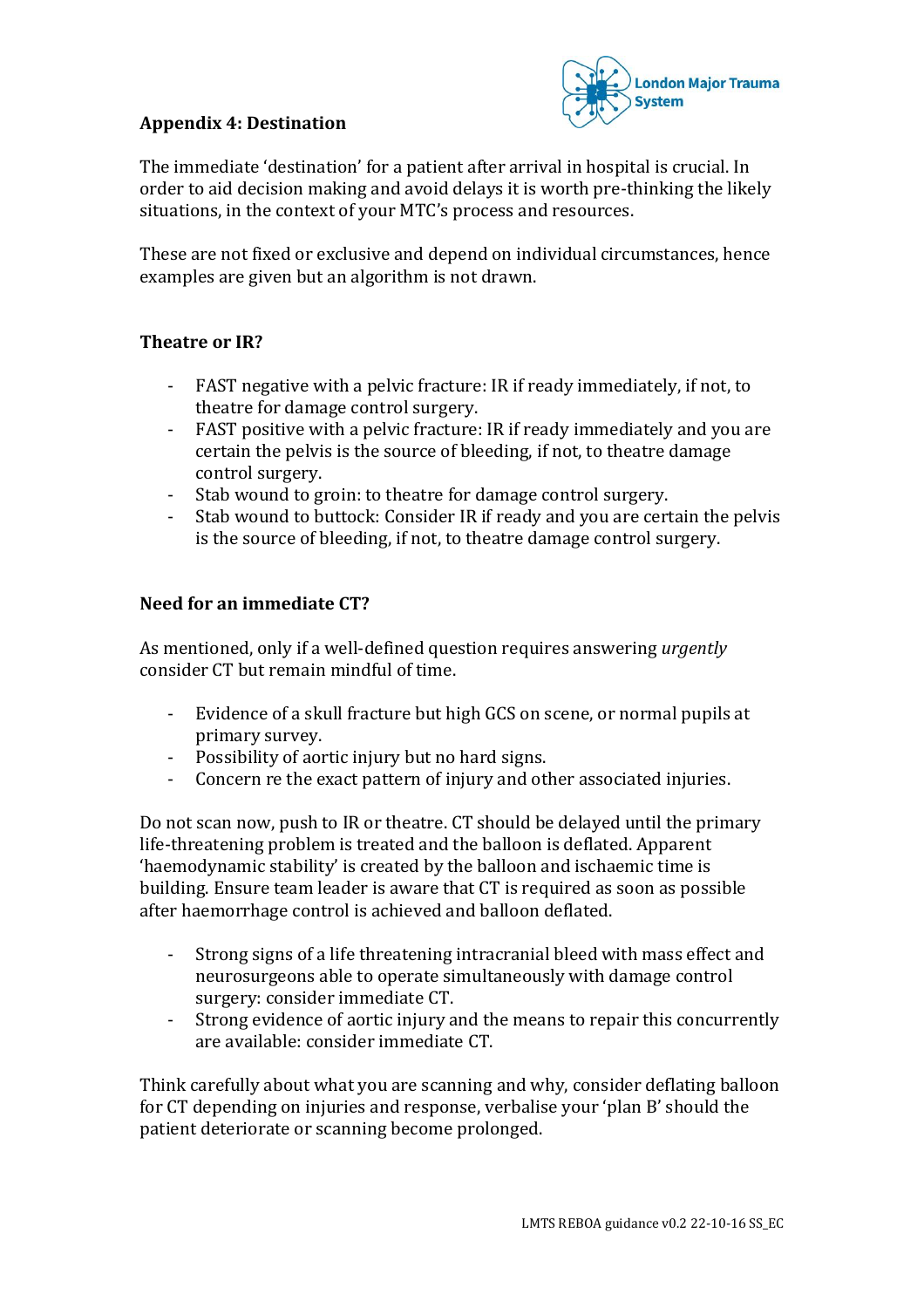#### **References**



- 1. Perkins ZB, De'Ath HD, Aylwin C, Brohi K, Walsh M, Tai NRM. Epidemiology and outcome of vascular trauma at a British Major Trauma Centre. Eur J Vasc Endovasc Surg. 2012 Aug.;44(2):203–9.
- 2. Veith FJ, Lachat M, Mayer D, Malina M, Holst J, Mehta M, et al. Collected world and single center experience with endovascular treatment of ruptured abdominal aortic aneurysms. Ann Surg. 2009 Nov.;250(5):818– 24.
- 3. Karkos CD, Harkin DW, Giannakou A, Gerassimidis TS. Mortality after endovascular repair of ruptured abdominal aortic aneurysms: a systematic review and meta-analysis. Arch Surg. 2009 Aug.;144(8):770–8.
- 4. Malina M, Veith F, Ivancev K, Sonesson B. Balloon occlusion of the aorta during endovascular repair of ruptured abdominal aortic aneurysm. J. Endovasc. Ther. 2005 Oct.;12(5):556–9.
- 5. Karkos CD, Bruce IA, Lambert ME. Use of the intra-aortic balloon pump to stop gastrointestinal bleeding. Ann Emerg Med. 2001 Sep.;38(3):328–31.
- 6. Harma M, Harma M, Kunt AS, Andac MH, Demir N. Balloon occlusion of the descending aorta in the treatment of severe post-partum haemorrhage. Aust N Z J Obstet Gynaecol. 2004 Apr.;44(2):170–1.
- 7. Gupta BK, Khaneja SC, Flores L, Eastlick L, Longmore W, Shaftan GW. The role of intra-aortic balloon occlusion in penetrating abdominal trauma. The Journal of Trauma: Injury, Infection, and Critical Care. 1989;29:861–5.
- 8. White JM, Cannon JW, Stannard A, Markov NP, Spencer JR, Rasmussen TE. Endovascular balloon occlusion of the aorta is superior to resuscitative thoracotomy with aortic clamping in a porcine model of hemorrhagic shock. Surgery. 2011 Sep.;150(3):400–9.
- 9. Morrison JJ, Percival TJ, Markov NP, Villamaria C, Scott DJ, Saches KA, et al. Aortic balloon occlusion is effective in controlling pelvic hemorrhage. J Surg Res. 2012 Oct.;177(2):341–7.
- 10. Moore LJ, Brenner M, Kozar RA, Pasley J, Wade CE, Baraniuk MS, et al. Implementation of resuscitative endovascular balloon occlusion of the aorta as an alternative to resuscitative thoracotomy for noncompressible truncal hemorrhage. The Journal of Trauma and Acute Care Surgery. 2015 Oct.;79(4):523–32.
- 11. Stannard A, Eliason JL, Rasmussen TE. Resuscitative endovascular balloon occlusion of the aorta (REBOA) as an adjunct for hemorrhagic shock. The Journal of Trauma: Injury, Infection, and Critical Care. 2011 Dec. 1;71(6):1869–72.